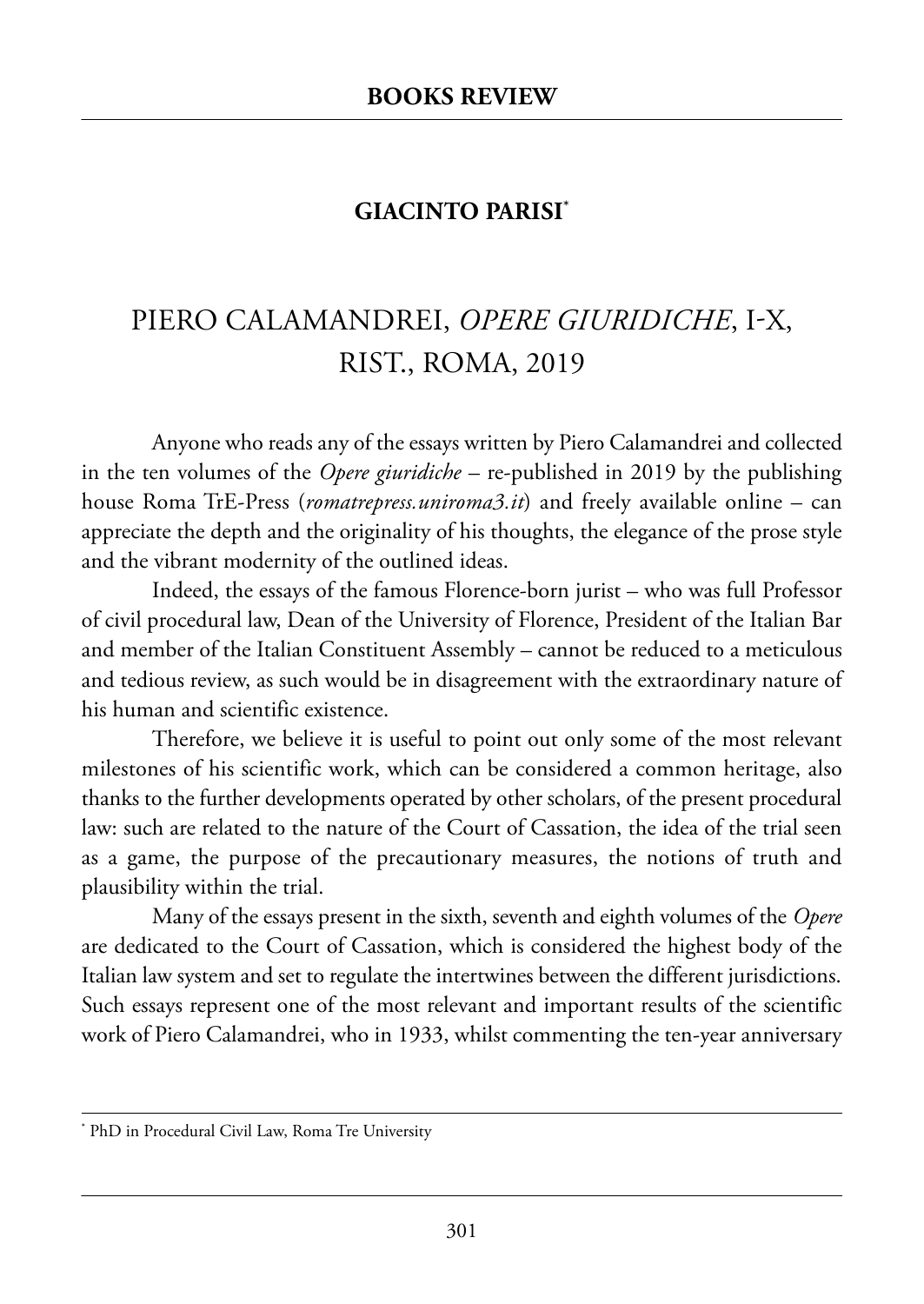of the foundation of the sole Court of Cassation in Rome, wrote that «la porta, per la quale la scienza del diritto entra più liberamente nelle aule di giustizia, è quella della Cassazione unificata» (the door through which law as a science can more freely enter the courtrooms is the one of the unified Cassation).

such "door", which piero Calamandrei concurred in opening and that he celebrated in the ten-year anniversary of the sole Cassation, has been kept open by the ongoing discrepancies in case-law and on the most problematic judicial issues. the control over the correct application of the law, which Article 111,  $\S$  7 of the Italian Constitution has bestowed upon the Supreme Court, also on the basis of Calamandrei's thoughts, is based on the idea that, as the law dictates, judgments are the result of a collective decision-making process and are supposed to benefit from ongoing discussions, not only in case-law but also involving external bodies.

It can also be stated that an undoubted merit of Calamendrei's essays, which makes them particularly attractive, is the very well-sorted union between the high level of his scientific work and his "practical" experience in the courtrooms: in relation to this, the essays on the legal professions collected in the second volume of the *Opere* and the assortment of closing arguments which are held in the tenth volume are particularly poignant, as they show how he fully understood that the trial experience has a concrete and emotional impact on the individuals involved.

The most relevant example of such can be appreciated in his renowned and fascinating essay called "*Processo come giuoco*" (Trial as a game), published in 1950 in the *Rivista di diritto processuale* and included in the first volume of the *Opere*, where he states that «se il giurista 'puro' può prendersi il lusso di trattar le leggi come congegni di precisione», solo a questo non può limitarsi l'avvocato, «il quale deve ad ogni istante ricordarsi che ogni uomo è una persona, cioè un mondo morale unico ed originale, che dinnanzi alle leggi si comporta secondo i suoi gusti e i suoi interessi, in maniera imprevedibile e spesso sorprendente» (if a 'pure' jurist can allow himself to treat the legal provisions as precise tools, a lawyer cannot do the same, as he needs to remember that every man is a person, and so a unique and original moral world, which acts before the law according to his preference and interests, in unforeseeable and often surprising ways).

The uniqueness of each individual can be fully appreciated in the game of the trial, which is formally aimed at administrating justice, but that at the same time is the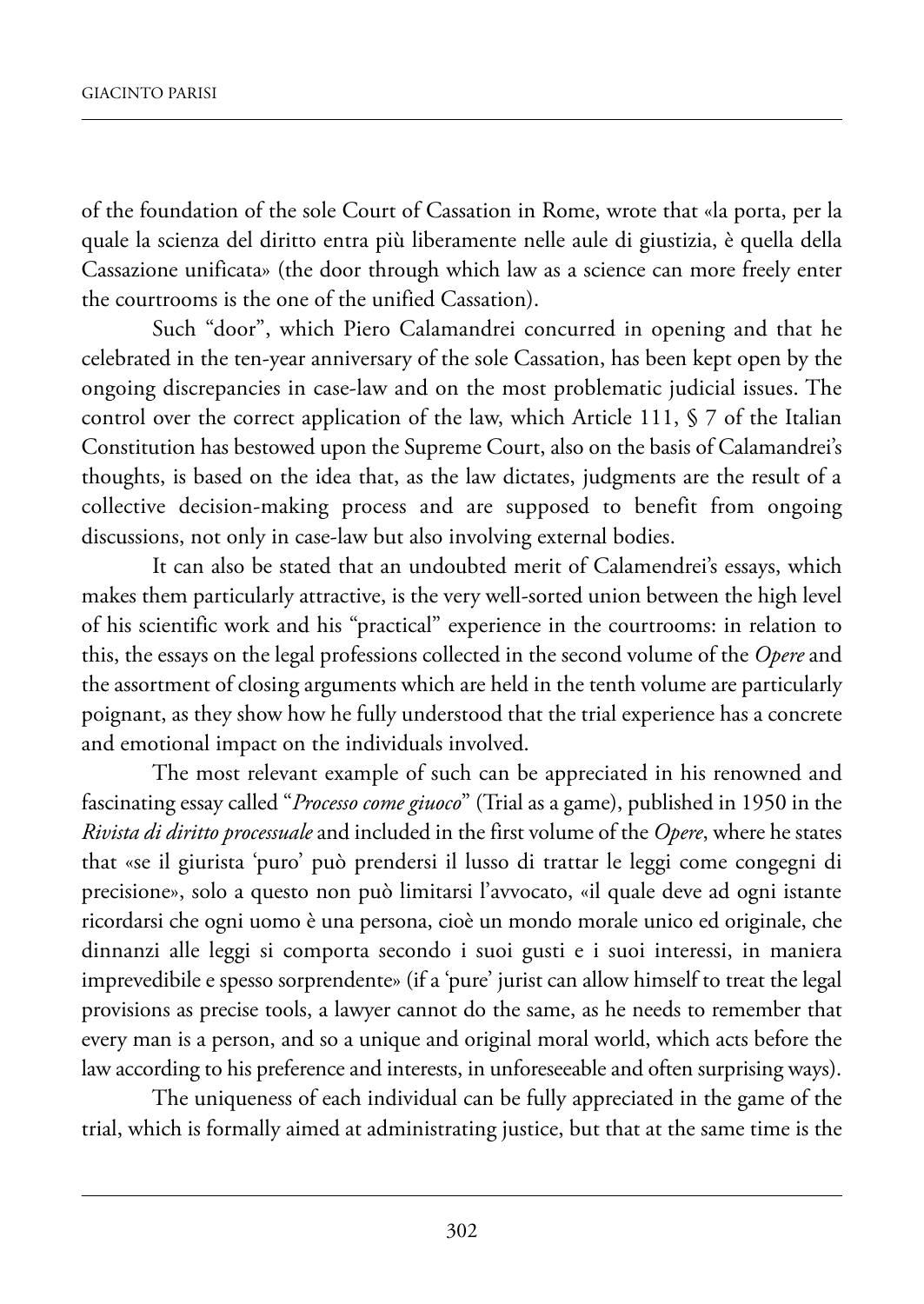place where minds challenge one another. therefore, it is to be considered particularly poignant the old say which claims that several ingredients are needed in order to succeed in a law-suit: to be right, to be able to state one's case, to find someone who understands and appreciates it and, finally, that the debtor is in the position to pay. Basically, the result of the fight which rages within the trial depends not only on which party is right, but also on their ability in playing the game, on their behaviours, their intelligence, their talent in surprising the enemy. However, such agonistic vision of the trial cannot be considered complete, given that – as stated by the same Calamandrei – the freedom of the tactics employed in the trial is limited by the obligation that the parties and their counsels have to behave with "*lealtà e probità*" (loyalty and honesty). However, the interpretation of such general phrase is still controversial and thus several issues – such as malicious litigation, the liability connected to unfair behaviours by the parties, the possibility to appreciate as evidence the conducts of the parties, the obligation of the parties of the trial to tell the truth – are still thoroughly discussed among scholars and in case-law nowadays.

Also some of the less-known essays of Calamandrei are to be considered extremely relevant as highly influential over the scholars who in the following years studied the same issues and relied on his thoughts. That is the case, as means of example, of the essay *Introduzione allo studio sistematico dei provvedimenti cautelari* (introduction to the systemic study of the precautionary decisions) of 1936 and his last essay regarding civil procedural law called *Verità e verosimiglianza* (truth and verisimilitude), which are respectively collected in the ninth and fifth volume of the *Opere*.

when Calamandrei publishes the essay *Introduzione*, which is dedicated to Giuseppe Chiovenda, he has just turned forty-seven and he is at the highest peak of his scientific life. The Florence-born scholar warns his readers that the essay is not devoted to the issue of the protection of rights through precautionary measures, but it is rather an introduction to a course on the precautionary measures meant for the students of the second two-year period of the Faculty of Law of the University of Florence. Although the essay has then an educational aim, it adopts a very interesting new and modern approach in tackling the issue of the precautionary measures and shows full awareness of the tight relation between this particular protection and the issue of effectiveness of the judicial functions.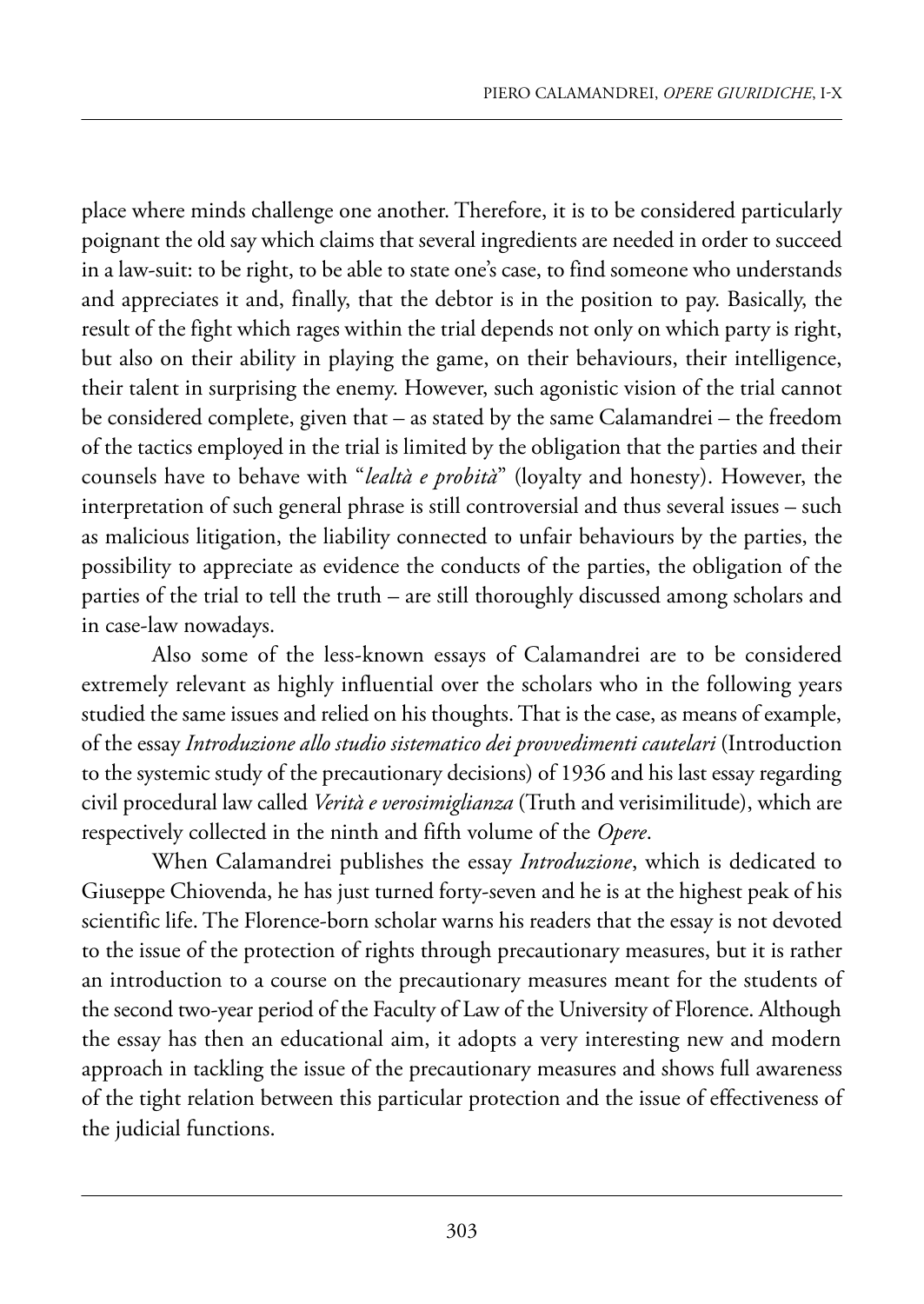first of all, Calamandrei states something that is now considered essential among procedural civil law scholars, which is that «in un ordinamento processuale puramente ideale, in cui il provvedimento definitivo (del giudice) potesse essere istantaneo, in modo che, nello stesso momento in cui l'avente diritto presentasse la domanda, subito potesse essergli resa giustizia in modo pieno e adeguato al caso, non vi sarebbe più posto per i provvedimenti cautelari» (in an ideal procedural civil law system, where the final decision of the judge is immediate, so that when the plaintiff presents his request he immediately receives justice, there would be no room for precautionary measures).

Therefore, precautionary measures find their origin in the need to ensure that the final decisions, whose issuing is the main aim of the judicial system, are effective and not impacted by the obstacles that can develop in the time needed for the delivering of the judgment and that threaten its effectivity. Calamandrei is clear on the fact that such tight relation between the precautionary measures and the need to guarantee the effectiveness of the decisions means that such measures are to be considered a direct emanation of the right to access to trial. Given that, due to its very nature, any trial needs more or less time before releasing its final decision, it is easy to understand that the regulation of such measures are intended has a sort of «corsa contro il tempo» (race against time): thus, they cannot last more than needed (in light of the principle of the reasonable length) but at the same time need to serve their purpose.

a direct consequence of all the above is that precautionary measures need to be attributed to an autonomous judicial function: in this sense, the scientific work of Calamandrei has been decisive.

The contribution that Calamandrei offered to the issue of the creation of the internal conviction of the judge with the very famous essay *Verità e verosimiglianza* is also very relevant. In such essay the author reviews – more than fifty years later – the scientific work of Adolf Wach, according to whom the trial is not aimed at assessing whether a fact is true but if it is plausible and then states that «anche per il giudice più scrupoloso e attento vale il fatale limite di relatività che è propria della natura umana» (also the most careful and meticulous judge is bound to the fatal limitation of relativity which is typical of the human nature).

When one says that a judicial fact is true – the Florence-born scholar states – «si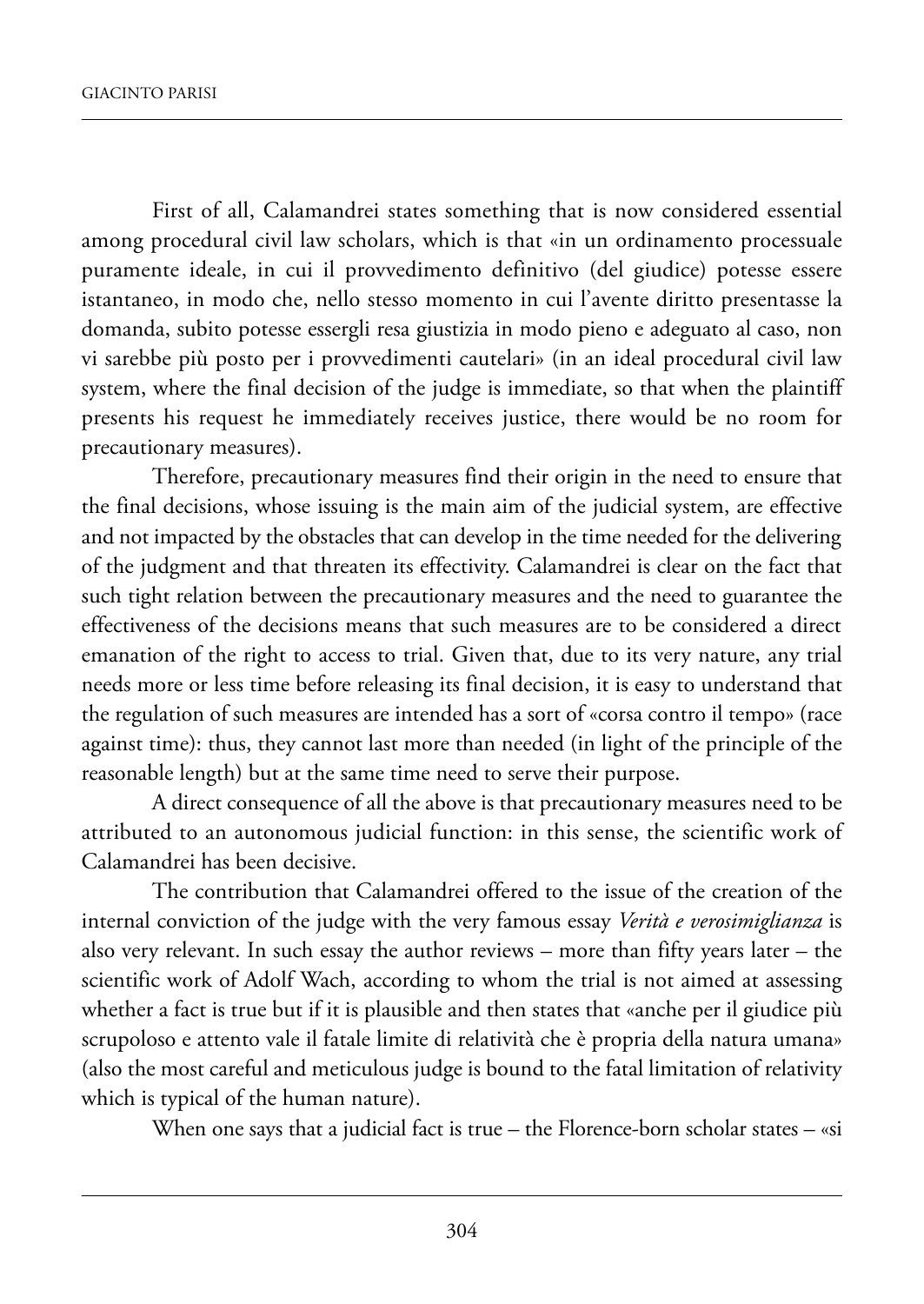vuol dire in sostanza che esso ha raggiunto, nella coscienza di chi lo giudica tale, quel grado massimo di verosimiglianza che, in relazione ai limitati mezzi di conoscenza di cui il giudicante dispone, basta a dargli la certezza soggettiva che quel fatto è avvenuto» (what one really wants to say is that such fact has reached, in the conscience of the judging subject, the highest level of plausibility that, in relation to the limited knowledge-related instruments of the judging subjects, is sufficient in order to give him the subjective certainty that that fact took place); thus, nothing more than a «un surrogato di verità» (a surrogate of truth), dependent on the experience, the culture and the capacity of the judge.

In such sense, the judgment based on probability is functional in measuring the capacity of a given allegation to represent a concrete factual reality, on the basis of «l'ordine normale delle cose» (the natural order of things) and considering that, in the modern civil procedural law, the judge is expected to wait for the parties to present their case and provide the necessary evidence. this, in the end, can be considered as the reaffirmation, also in relation to the verification of evidence, of the garantistic idea of the trial, typical of the "processual liberalism".

PIERO CALAMANDREI was born in Florence on April 21<sup>st</sup>, 1880. After graduating in Law at the University of Pisa in 1912, he undertook further studies in Rome under Giuseppe Chiovenda. he was professor of civil procedural law at the universities of messina (1915-1918), modena (1918-1920), siena (1920-1924) and florence (1924- 1956). At the University of Florence he taught, after the second World War, also constitutional law.

in 1924 he co-founded the *Rivista di diritto processuale civile*, of which he was the first supervising editor and then, since 1927, co-editor in chief together with Giuseppe Chiovenda and Francesco Carnelutti. In 1926 he created, with Enrico Finzi, silvio lessona and Giulio paoli, the journal *Il Foro Toscano*.

In 1945 he founded and directed until his death the journal *Il Ponte*, which had political and literature-related contents. he created and directed the collection *Studi di diritto processuale* (first series, twelve volumes, padova, Cedam, 1932-1938; second series, five volumes, Padova, Cedam, 1940-1942). He directed, together with Alessandro levi, the *Commentario sistematico alla Costituzione italiana* (two volumes, firenze, Barbera, 1950).